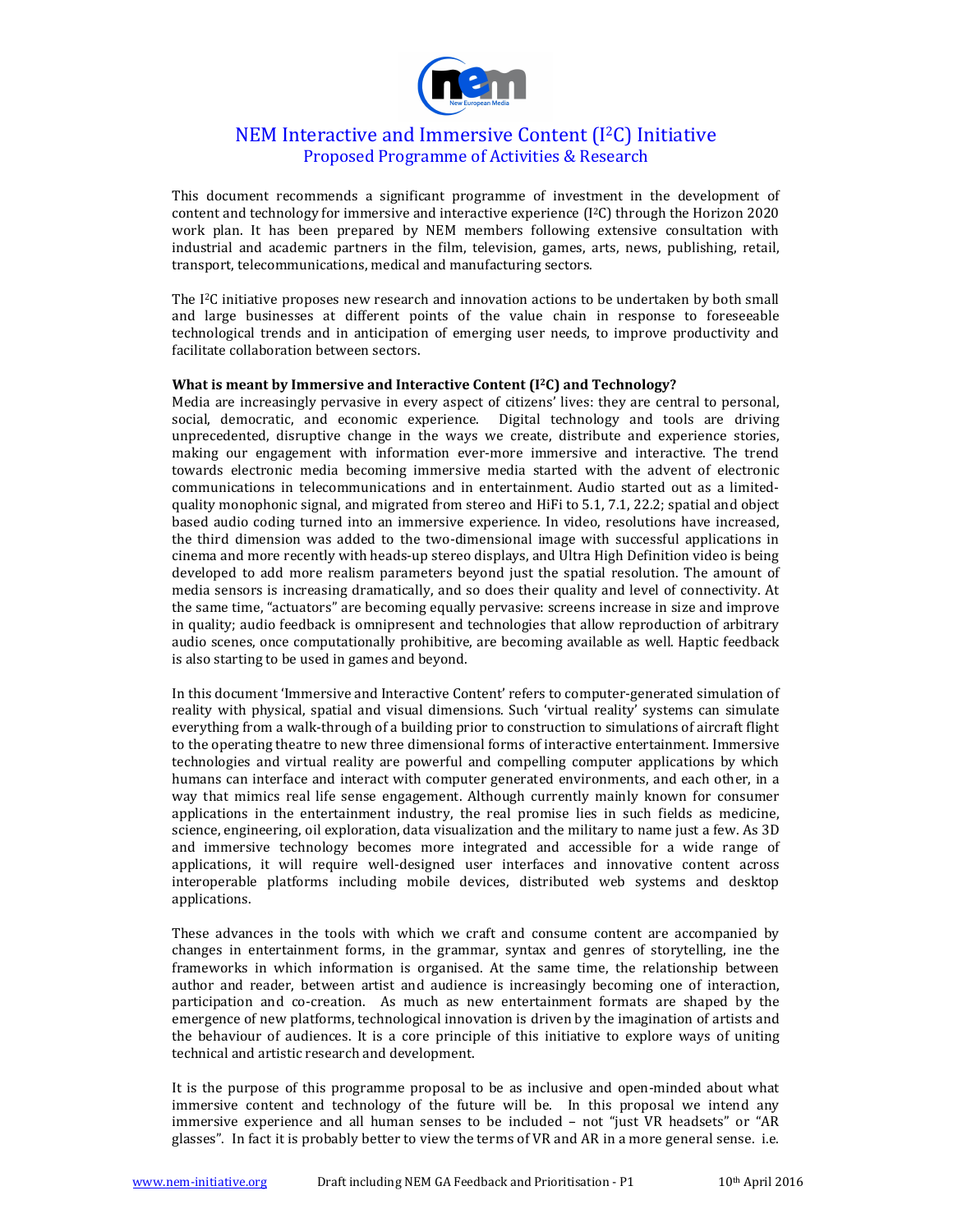VR being a virtual environment which can be viewed by any kind of future device; whereas AR is a real or live environment over which CG is virtually mixed or overlaid. These environments can be viewed or experienced in a variety of ways.

### **Overall Business Case & Impact**

The adoption of digital technologies continues to drive a revolution in the way consumers interact with each other and engage with the companies serving them. The next ten years will see the rapid deployment of new platforms and devices for telling stories, providing entertainment, news and information, selling goods, delivering advertising, and a wide range of business and consumer services. As the technology advances and price points decline, an entire new marketplace of immersive and interactive applications (both business and consumer) will hit the market. The number and range of digital connected devices is also increasing. Wearable technology, such as smart fitness wristbands and watches, as well as connected devices for the home such as smart appliances and smart TVs are all increasing in popularity, although many remain niche products for now.

The recent World Economic Forum at Davos focused on key technology disruptors that would drive the "fourth industrial revolution": amongst them was Virtual Reality (alongside the Internet of Things, robotics, 3-D printing, cognitive technology, biometrics and faster connectivity). In January 2016 Goldman Sachs Investment Research projected that "VR/AR has the potential to spawn a multibillion-dollar industry, and be as game changing as the advent of the PC"1. Deloitte, in its report *Digital Predictions 2016*, also singled out Virtual Reality as one of the most significant emerging technologies, saying: "Virtual reality may still be in the early stages of its commercialisation and development, but it has reached a pivotal point. Deloitte predicts that 2016 *will be the industry's first billion dollar year"<sup>2</sup> The report was careful to point out that the* technology and its applications are still in its infancy: "*Consumers are likely to reject applications* of VR technology where the content or interface is not good enough and there are still a number of *issues to be resolved with the technology. There are several usability issues with current VR technology that may in the long term offset the undeniable attractions of being transported to another time and place".* 

As "immersive experiences" enter the mainstream market, both the content and technology industry are changing so rapidly that it is crucial for Europe to develop and implement strategies in order to "keep pace with the up-to-date trends and remain competitive"3. While the EU, especially through the designing of the H2020 Program, has demonstrated its willingness to build on the opportunities that digital disruption has brought to the media and content industries, European businesses have an ever-growing range of challenges to face, resulting from the combination of rapid developments in technology (VR, AR 3D) and changing consumer behaviour. Navigating this shifting landscape and translating these developments into compelling user experiences and profitable market opportunities becomes ever more challenging.

It is inevitable that many of the key platforms and technology for the delivery, development and distribution of immersive experiences are being developed in the US or the far east by companies such as Microsoft, Google, Sony and HTC. In addition to Facebook's acquisition of Oculus Rift and Google's development of both platforms and content, for example, the Florida-based AR developer Magic Leap has recently raised \$793 million from investors including Chinese ecommerce giant Alibaba, Warner Brothers, and financial institutions including Fidelity and J.P.Morgan.

Without support there is a very real danger that European content and software developers will struggle to compete in developing content, applications, software, architectures, technologies and standards for a market predicted to be worth \$150 billion by 2020<sup>4</sup>. The proposals in this paper for significant European investment in Immersive and Interactive Content  $(1^2C)$  as part of the European Commission's Horizon 2020 programme are designed to address that challenge.

 

<sup>&</sup>lt;sup>1</sup> Goldman Sachs Global Investment Research

 $2$  Deloitte Consumer Review: Digital Predictions 2016

**<sup>3</sup>** H2020 ICT-19-2015 Call, Topic " Technologies for creative industries, social media and convergence"

<sup>&</sup>lt;sup>4</sup> Digi Capital - Augmented/Virtual Reality Report 2016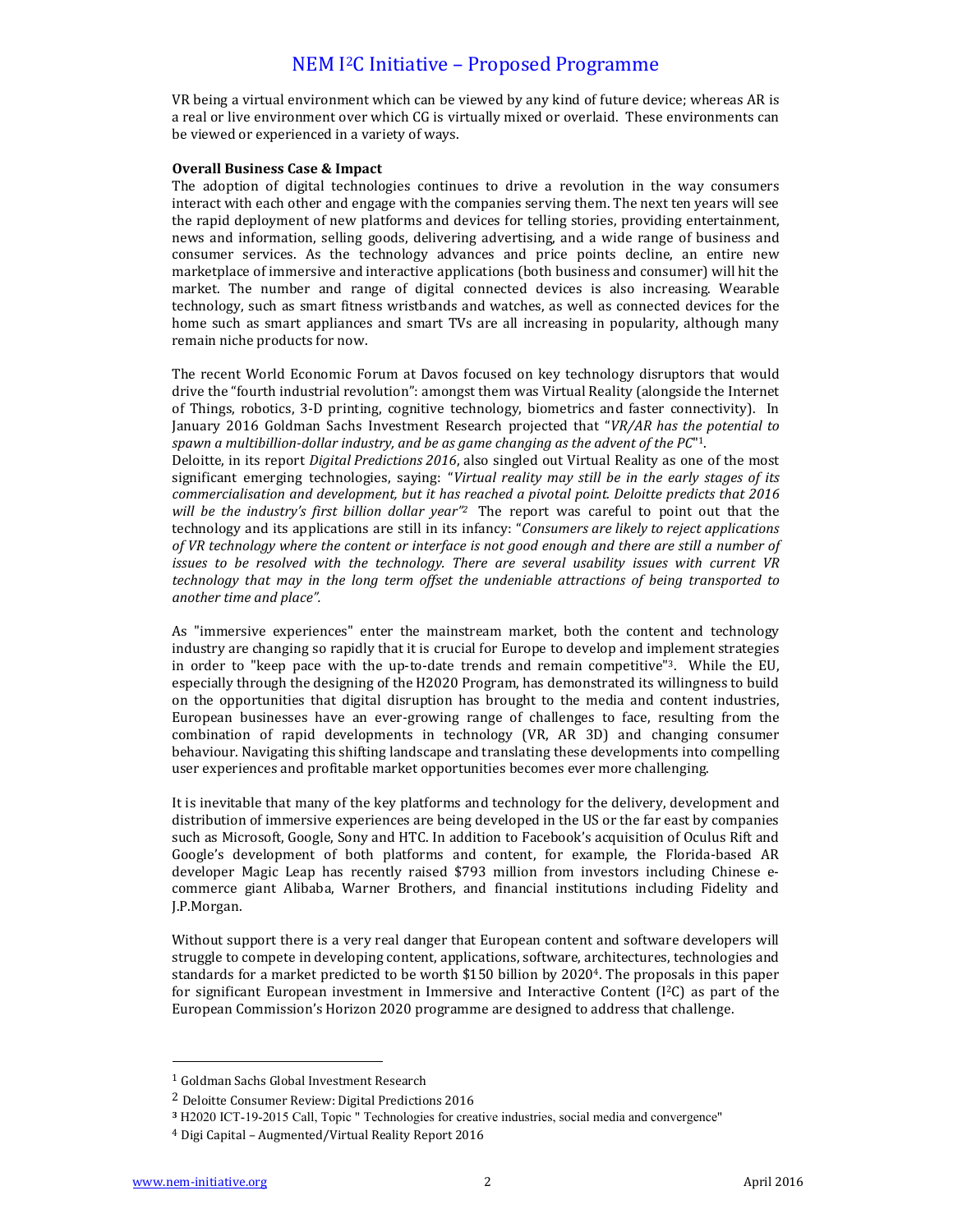### **The I2C initiative**

The I<sup>2</sup>C initiative will provide support in three main areas: *Content Generation*, *Content Distribution & Processing, Content Visualisation & Interaction.* It will assist both small and large businesses at different points of the value chain to respond to and anticipate emerging user needs, to improve productivity and facilitate collaboration between sectors. The actions proposed in this initiative aim to enable European developers of content and software to create richer, more realistic, more productive and more engaging user experiences, applicable to all environments in which people use and interact with media: at home, at work, in social, commercial and personal contexts.

This proposal's **main objective** is to enable Europe's creative, cultural, media and content industries to provide innovative and engaging services to existing and new audiences across all aspects of life. For this, it aims to:

- Make Europe the global centre of excellence for immersive media production
- Enable European industry to develop, manufacture and sell networked systems for immersive applications.
- Develop open platforms for collaboration on the development of immersive media services and content for creative industries and for any vertical sectors

The actions are intended to facilitate the development of significant knowledge and technologies to support this vision, in support of the Strategic research agenda. The programme also recognises that innovation and growth in the creative and cultural industries is driven by an intricate relationship between content and technology. It will be a core principle of the programme to encourage collaboration between artist, scientist and engineer, to deliver societal and cultural benefit as well as commercial growth. It will also acknowledge the potential for crossover between the creative industries and other sectors of the economy. Tools, approaches, ways of thinking and business models established by creative businesses can be exploited in other sectors to develop new products and services - and vice versa. Such links can be found at the very forefront of innovation – for instance, the development of 3D visualization techniques in medicine and engineering.

The proposals in the  $I<sup>2</sup>C$  initiative are consistent with other projects and PPPs in the ICT area. They would take advantage of the results of programmes such as Vertical use cases, NGSI APIs, IoT broker, Content storage, Content search, Content analysis, Network configurability, E2E QoE, Latency and other areas.

## **I2C and Standards**

Many standards are already in place that support the immersive and interactive content value chain, although there may be scope through these activities to influence further standards development or define groups of standards to support particular applications. For example, video compression is already covered by MPEG standards (with work continuing on improving compression efficiency), and some developments (such as multi-view video support) already provide functionalities that may be particularly useful for immersive content. New application areas may benefit from standardised ways to use these, such as specifying a standard efficient mapping for placing omnidirectional video into a rectangular video container. Many end-user applications are likely to run in browsers, requiring the integration of existing video  $\&$  audio standards into a Javascript/HTML5 environment to allow interactive control and immersive rendering. Projects in this  $I^2C$  programme could contribute to developments such as the WebAudio API in W3C, and help to drive the uptake of such standards across a wide range of devices by demonstrating compelling applications that they enable. There may also be scope for defining device profiles that group particular capabilities together, to make it easier for application developers to target broad classes of device rather than a highly-fragmented market.

With that in mind it may be that several of the activities below could contribute to such standards. In particular activity 3 looks well placed to do so and therefore this aspect is mentioned in the detail. This technology is also moving into an era of Any Time Any Where Any Device (ATAWAD) and will obviously need to support and enhance standards that support that viewing ideology.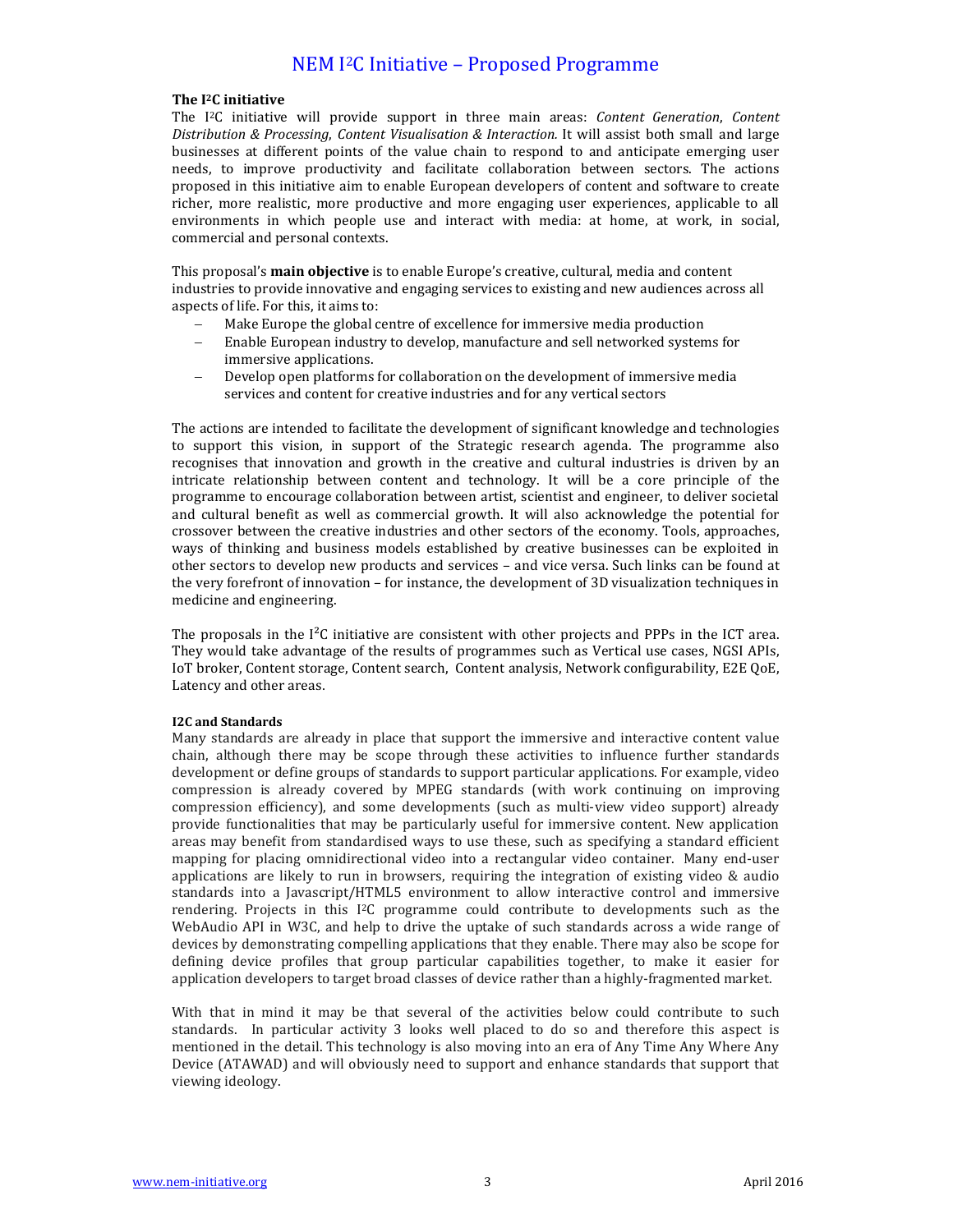# **Priority Considerations**

An earlier draft of this document was presented as a proposal for a PPP to the NEM Steering Board Meeting and also the NEM General Assembly. At the NEM GA an exercise was undertaken that allowed attendees to respond to and discuss the priorities within a longer list of proposed activities. Delegates discussed the proposals in groups focussed around the following categories: *Content Generation*, *Content Distribution & Processing*, *Content Visualisation & Interaction* and *Coordination & Support Actions* (CSAs).

The activities in the current document have been selected as the highest priorities from the longlist based on the feedback from the General Assembly and Steering Board.

## *Content Generation*

- Activity 1 Storytelling Creation for  $I^2C$
- Activity 3 Content Generation Tools for I<sup>2</sup>C
- Activity 4 Science, technology and arts in Immersive and Interactive Media

## Summary:

Overall there was a strong feeling that a specific activity on storytelling is essential. Some additional points have been added to Activity 1 based on this feedback. Additionally, a STARTS type project (Activity 4) was also highlighted as key. At the early stages of developing the grammar, syntax and overall user experience of immersive media, R&D in this area was seen as essential to

(a) enable risk taking;

(b) correctly value the creative industries input into other industries;

(c) work with existing programmes.

These calls should understand how best to support businesses (comparing with emerging business models) so that they can scale up, measure growth, success, impact and share IP.

## *Content Distribution & Processing*

• Activity 2 - Mixed content Immersive Technology

## Summary:

The NEM GA felt the priorities should be to avoid "locked-in" solutions when it comes to processing or distribution of data. People also highlighted the risk of investing in technology that then loses its market appeal citing what has happened to the 3D film/tv market as an example.

In this category a lot of the concern is on particular technical challenges so that experiences are immersive as possible so that the market appeal lasts and delivers greater impact. People felt that Activity 2 addressed a potentially very large market and was a much higher prioritiy than other actions that have been dropped from this proposal.

## *Content Visualisation & Interaction*

- Activity 1 Content Generation: Beyond Entertainment Applications
- Activity 2 Mixed content Immersive Technology

The most significant feedback supported that there should be calls for applications beyond the entertainment sector in Activity 1 and that Activity 2 would have a very large impact. (with the sectors affected most highlighted in the details).

There was also good feedback in terms of broader cross-technology and cross-sector considerations. One point was that interactivity, UI/UX and visual acuity support each other and are a broader experience than "just visualisation". Another was the consideration in activities of geo-location influencing both content and experiences.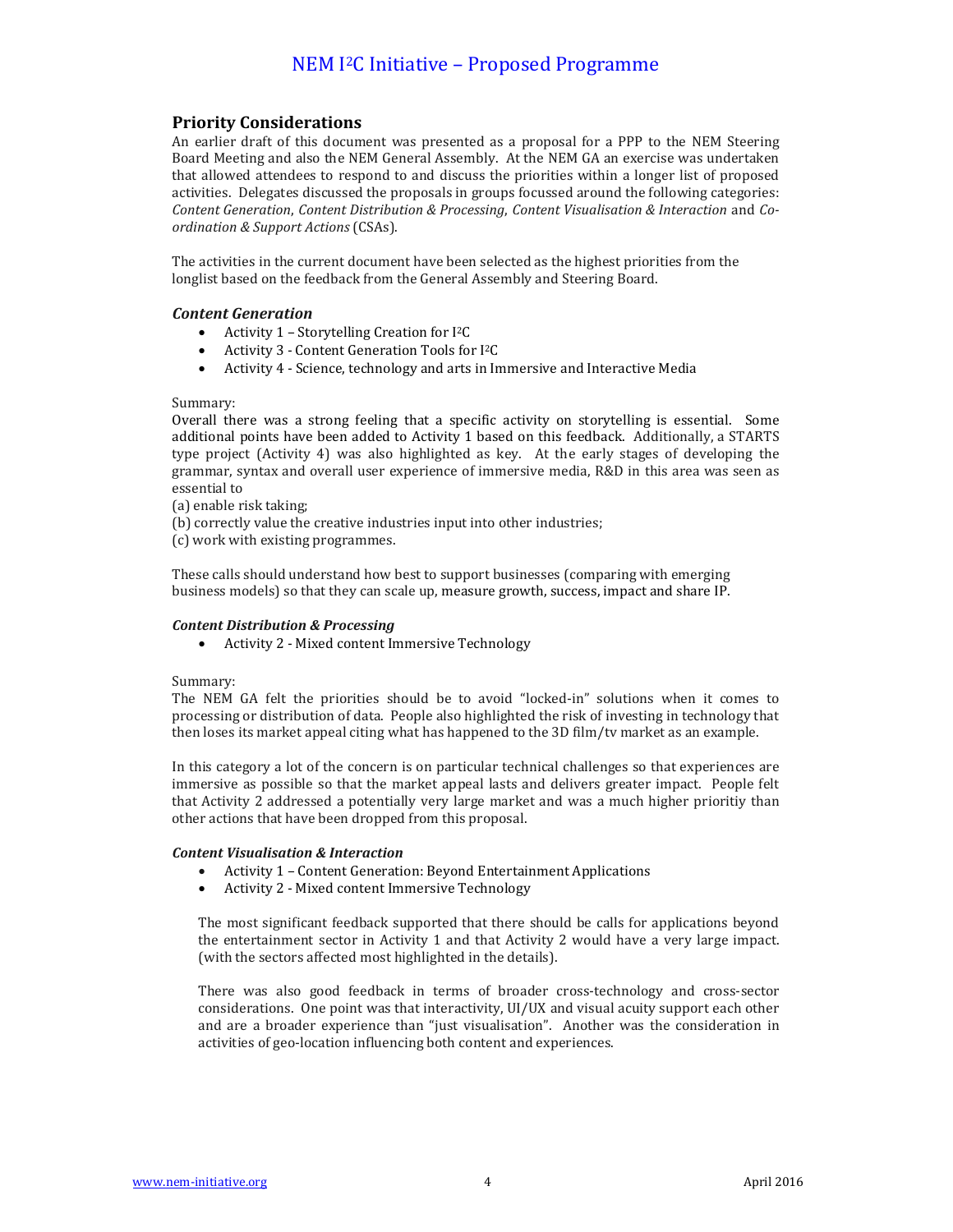# *Co-ordination & Support Actions* **(CSAs)**

- Activity  $5$  Direct Support to Startups
- Activity 6 Support to Intermediary Organizations

CSAs are now considered a much higher priority within the context that the proposal will not be a PPP. The suggested CSAs put emphasis on

- supporting European research spin-offs, businesses and start-ups, and ,
- strengthening existing support structures at a local, regional, national and international level.

Through these measures I<sup>2</sup>C aspires to create cross-sectorial and cross-border synergies, and accelerate access to global markets for European ideas and technological solutions.

The proposed CSAs are intended to be applied "horizontally" throughout the programme, cutting across the different activities in the programme's three pillars of content creation, processing and visualisation.

## Summary:

The NEM GA provided substantial feedback in the *support actions* discussion and some clear recommendations were made for criteria for participation in the support actions, for example:

- actions should not just accommodate the needs of startups only but also provide support independent entrepreneurs
- particular attention should be paid to support for women entrepreneurs.
- end user experience should be a critical in designing the criteria for participation in the CSAs,
- a community of entrepreneurs and users should be involved in the setting of the standards.

International cooperation is the expected outcome of such an approach. The network of experts and mentors should be also actively committed in the program and be engaged to offering customised services. 

In terms of coordination, it was suggested that previous experience like this of the FIWARE Acceleration Program, should provide a starting point and that  $I<sup>2</sup>C$  would build upon the knowhow, infrastructure, networks and facilities of large industry accelerators including VC's. Business sustainability factors should be set in order to achieve the long-term expected impact of the whole programme.

## Summary of Actions

The following is a list of potential activities that we propose for inclusion in future H2020 work plans.

| Activity 1 - Storytelling Creation for I <sup>2</sup> C                      | 6  |
|------------------------------------------------------------------------------|----|
| Activity 2 - Mixed content Immersive Technology                              | 7  |
| Activity 3 - Content Generation Tools for I <sup>2</sup> C                   | 8  |
| Activity 4 - Science, technology and arts in Immersive and Interactive Media | 9  |
| Activity 5 – Direct Support to Startups and Microenterprises                 | 10 |
| Activity 6 – Support to Intermediary Organizations                           | 11 |
| <b>Summary of Activity Budgets</b>                                           | 12 |

#### **Time frame:**

It is envisaged the activities would start at earliest Q1 2018 with the overall set of activities running for 5-6 years with some activities starting later at different phases. Suggested dates for each activity will be added once those phases are more clearly defined.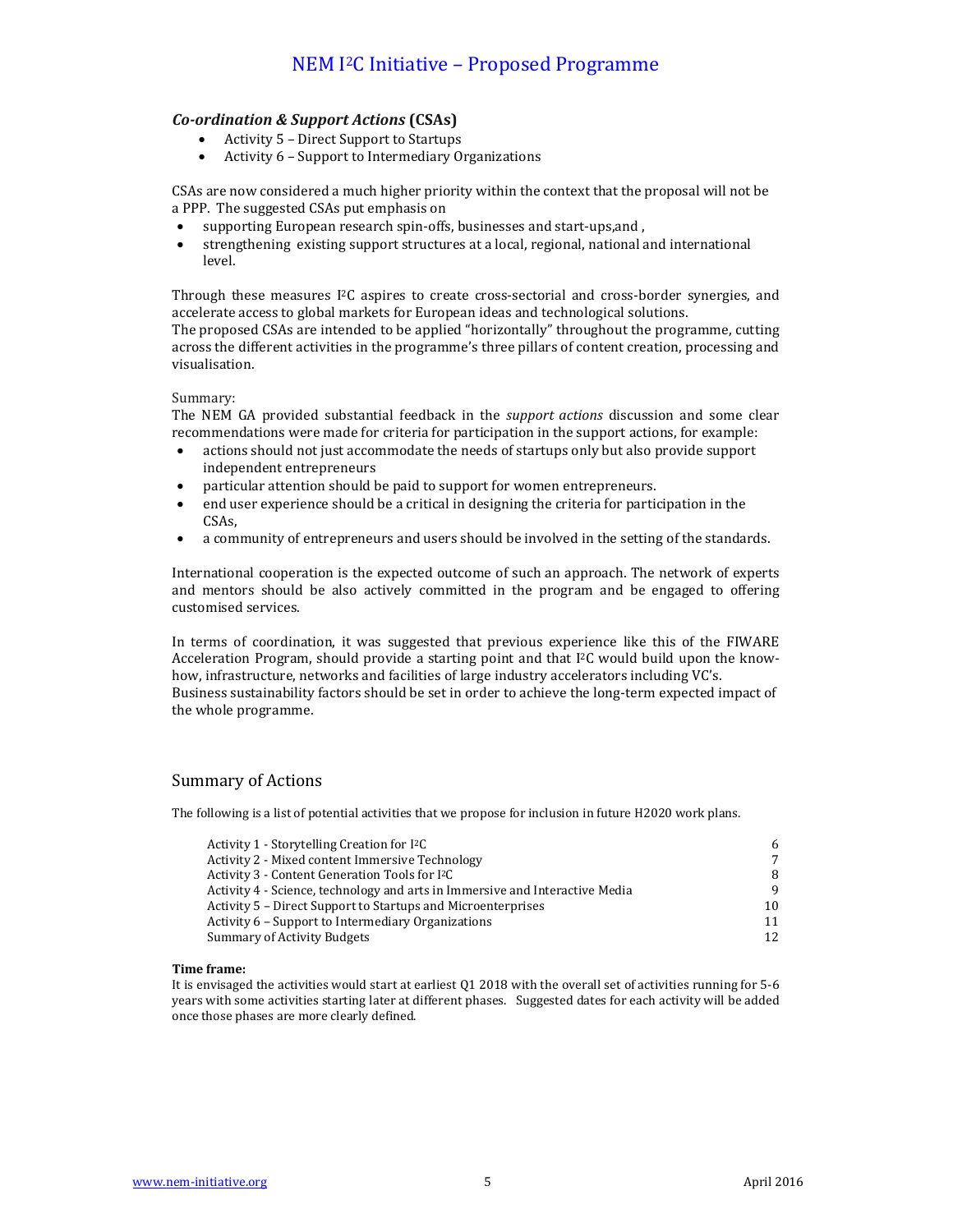## List of Activities

#### **Activity 1 - Storytelling Creation for I2C**

#### *Summary Reason:*

- This activity is to support European content companies to integrate technology in the development of new immersive experiences.
- It will enable content and tech companies to develop common spin offs/companies and access funding to accelerate their seed and growth phase.
- It aims to facilitate collaboration between content generators and tech companies through convergence of media.
- To drive new concepts in storytelling. Production and distribution of immersive content.
- It would support the development of applications in sectors outside of entertainment to present information in unique or previously impossible ways; these might include healthcare, construction, retail, training and education, etc.
- Call for projects and companies will be supported and disseminated through regional clusters.

#### *Detail:*

- Media generated from various sources (Games, Film, Arts, Broadcast, CAD etc) are finding overlap when content material for immersive systems is considered. This is leading to new concepts of storytelling, production and distribution.
- Across the EU there are emergent clusters of SMEs that are specializing in providing services to generate such content.
- Allows for generation of new concept in content creation and should address different verticals, advertising, entertainment, news, live and time limited experiences and new models of storytelling
- Includes creating content that is needed using existing technology to capture live-action cinematic content and the tools required to process that data and prepare it for use in an experience. Should include both large company and user-generated content.
- Includes Immersive Technology analysis of Big Data
- User testing of what content works/doesn't work including perception and cognitive studies to evaluate the impact on end users

#### Target Category:

*Content Generation*

Target Sector/Companies/Research Institutions:

- Creative Industry (Film, TV, Games, Theatre, Arts, Music)
- Cultural Heritage
- Education
- News & Publishing
- Theme Park Entertainment

Impact:

Provides framework for research and experimentation of content creation to deliver high quality convergent output by bringing together skilled creative parties.

Instrument Type:

- Innovation Action
- Estimated Call Size: 20-25 Collaborative small projects (Between SMEs) up to  $\epsilon$ 1M
- Estimated Call Budget: €20-25M

Enabling Environment:

- Clusters already existing and functioning regionally
- Pan-european network of experts
- Public and private funds made available for start-ups

*Note:* The combined purpose of Activities 1 & 3 is to allow for a proposal that works regardless of the evolution of technology in the meantime. The point being that content created and technology created should be able to feed into or out of mainstream Immersive tech created in the coming years.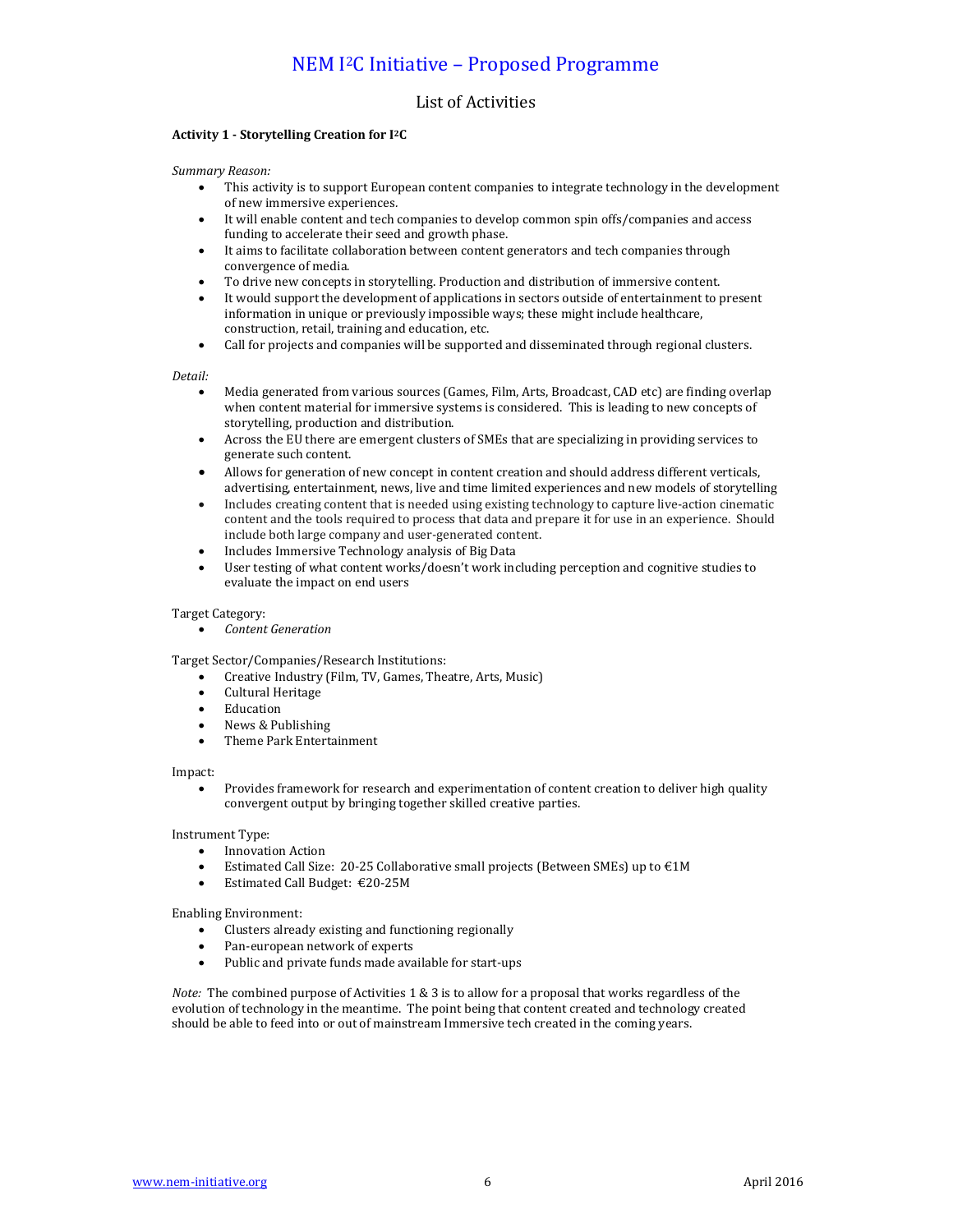### **Activity 2 - Mixed content Immersive Technology**

#### *Summary Reason:*

- This is critical, it is as much a content generation problem as delivery / interaction, you need the authoring tools to be enable artists to create the mixed content. This is the key activity for new content creation tools to allow authoring of Interactive Content.
- Includes 360 Content Creation and positional VR.
- The capture of a 360 environment so that a user can experience a photoreal environment remotely of a real/live location.
- By making sure a capture easier and faster to deliver it will open up fields of being able to virtually move around live events and locations in the world.

#### *Detail:*

- Some forms of future Immersive Experiences will require production of content that mixes both live and CG rendered footage. Such an activity would address the processing requirements to allows for accurate stitching together of both times of footage potentially in real-time.
- It would also address the 3D positional needs of any immersed viewer via appropriate camera technologies.
- Consideration of audio is important to make sure experience is truly immersive.
- Activity would also include technology allowing of tracking of particular object types in either the CG or live content via machine-vision object recognition.
- Placement technology for advertisements.
- Conversion of content into an engine that allows for positional movement.
- Depth capture of environment.
- Processing of large amount of 3D data into deliverable amount to end user.
- Important for advertising industry. Application area education & active learning. News in realtime.

#### Target Category:

- *Content Distribution & Processing*
- *Content Visualisation & Interaction*

#### Target Sector/Companies/Research Institutions:

- Advertising
- Architecture
- Construction
- Creative Industry (Film, TV, Games, Theatre, Arts, Music)
- Cultural Heritage
- Digital Distribution Companies
- Education
- Medical & Health
- News & Publishing
- Retail
- Telecommunications
- Theme Park Entertainment
- Transport (Rail, Road, Air)
- Research Institutions developing immersive solutions

#### Impact:

• Global Impact due high number of sectors interested

#### Instrument Type:

- Research & Innovation Action
- Estimated Call Size: 10-20 Collaborative large projects (Between Research, SMEs & Large) up to €5M
- $\bullet$  Estimated Call Budget: €50-100M

Enabling Environment:

Build on communities of Activities 2 and 3 to form new partnerships.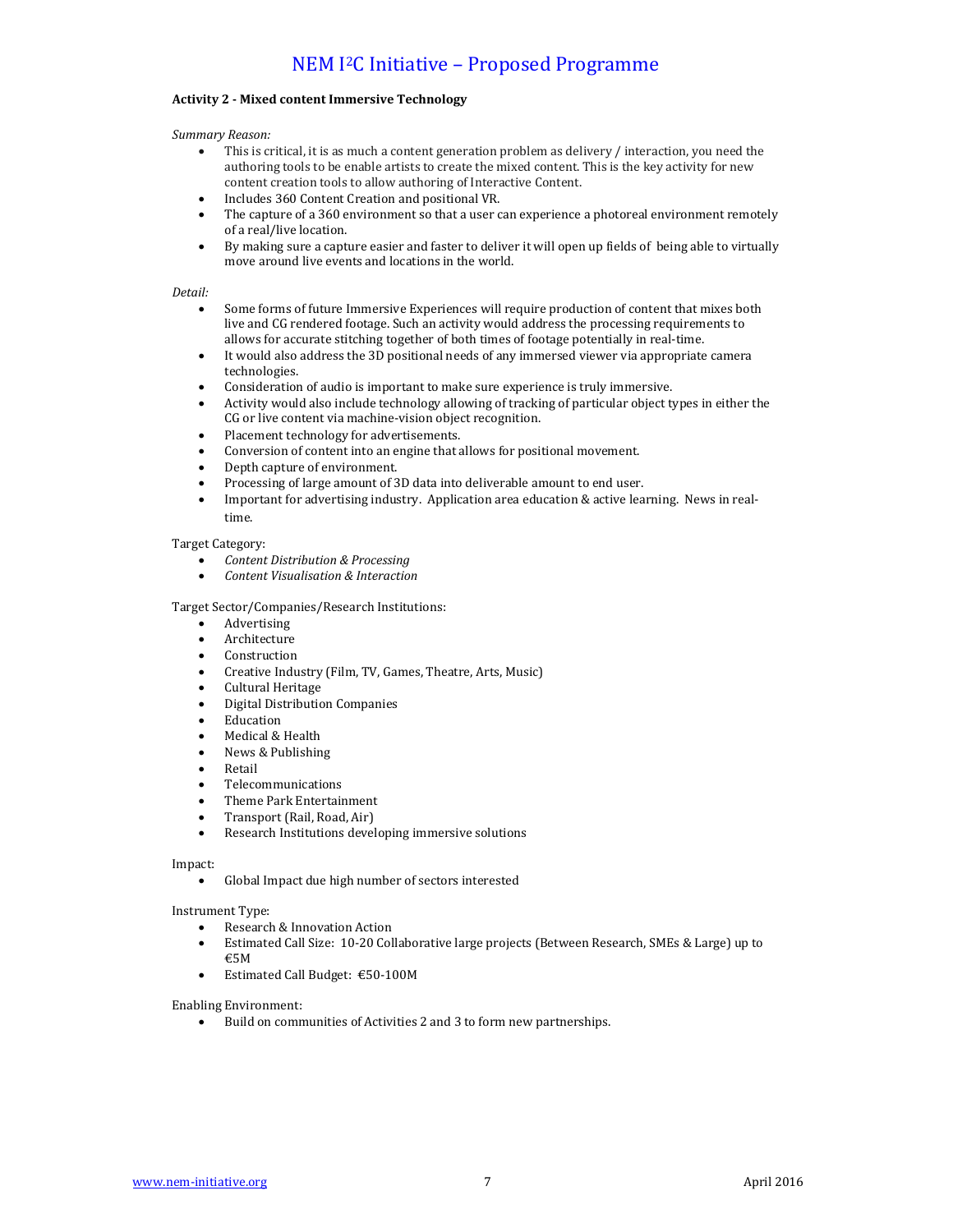### **Activity 3 - Content Generation Tools for I2C**

*Summary Reason:*

- Currently content generation companies require off-the-shelf software that isn't optimised for an immersive pipeline OR they have to hire developers to create bespoke software.
- We want SMEs and Institutions to be able to create hardware and software that enhances the mainstream existing tools that will be available at the time of the call.
- Call based around Technology Clusters.

*Detail:*

- A platform which includes cost-effective tools created by other parties to be more easily used (either via open hooks or APIs) would accelerate and make such content much more efficient.
- A set of middleware hardware/software that allows companies/consumers to deliver content to various mainstream immersive tech in the future.
- If such middleware leads to the creation of a standardized workflow and/or format which will encourage the uptake of the technology then this should be supported. Possible common standards.
- Shared infrastructure for cross sector content development
- Tools for content creation may be built on an open platform or instead manufacturers for end viewing devices (Hololens, MagicLeap, etc.) will provide an SDK to deliver content from existing engines like Unity / Unreal and the authoring tools will be built around these engines or exisiting content creation tools will interface and provide visualisation directly in the hardware.
- Tools should use Cloud Technology where appropriate to avoid local processing limitations.
- Automatic generation of content from data e.g. crowd sourced data

#### Target Category:

*Content Generation*

Target Sector/Companies/Research Institutions:

- Advertising
- Architecture
- Construction
- Creative Industry (Film, TV, Games, Theatre, Arts, Music)
- Cultural Heritage
- Education
- Medical & Health
- News & Publishing
- Retail
- Telecommunications
- Transport (Rail, Road, Air)
- Research Institutions developing immersive solutions

Impact:

- This activity will contribute to avoiding useless repetition of technological solutions already existing. This is expected to accelerate developments in content generation, distribution and visualisation and bring existent but unused solutions closer to the market. The use of common tools by different sectors is also expected to strengthen cross-sectorial links.
- This activity will allow technology creators to get support and early adoption allowing EU created technology to get worldwide traction.

Instrument Type A:

- Research & Innovation Action
- Estimated Call Size:  $3-5$  Collaborative large projects (Between Research, SMEs & Large) up to  $\epsilon$ 8M
- $\bullet$  Estimated Call Budget: €24-40M

Instrument Type B:

- Innovation Action
- Annex K competition type Innovation Action  $£150k$  for 15-20 Individual projects
- Estimated Call Budget: €1.5-3M

Enabling Environment:

- Based on already existing European platforms (see FI)
- Use the communities of networked start-ups created in Activity 1
- Engage cross-sectorial communities (Pan-european network)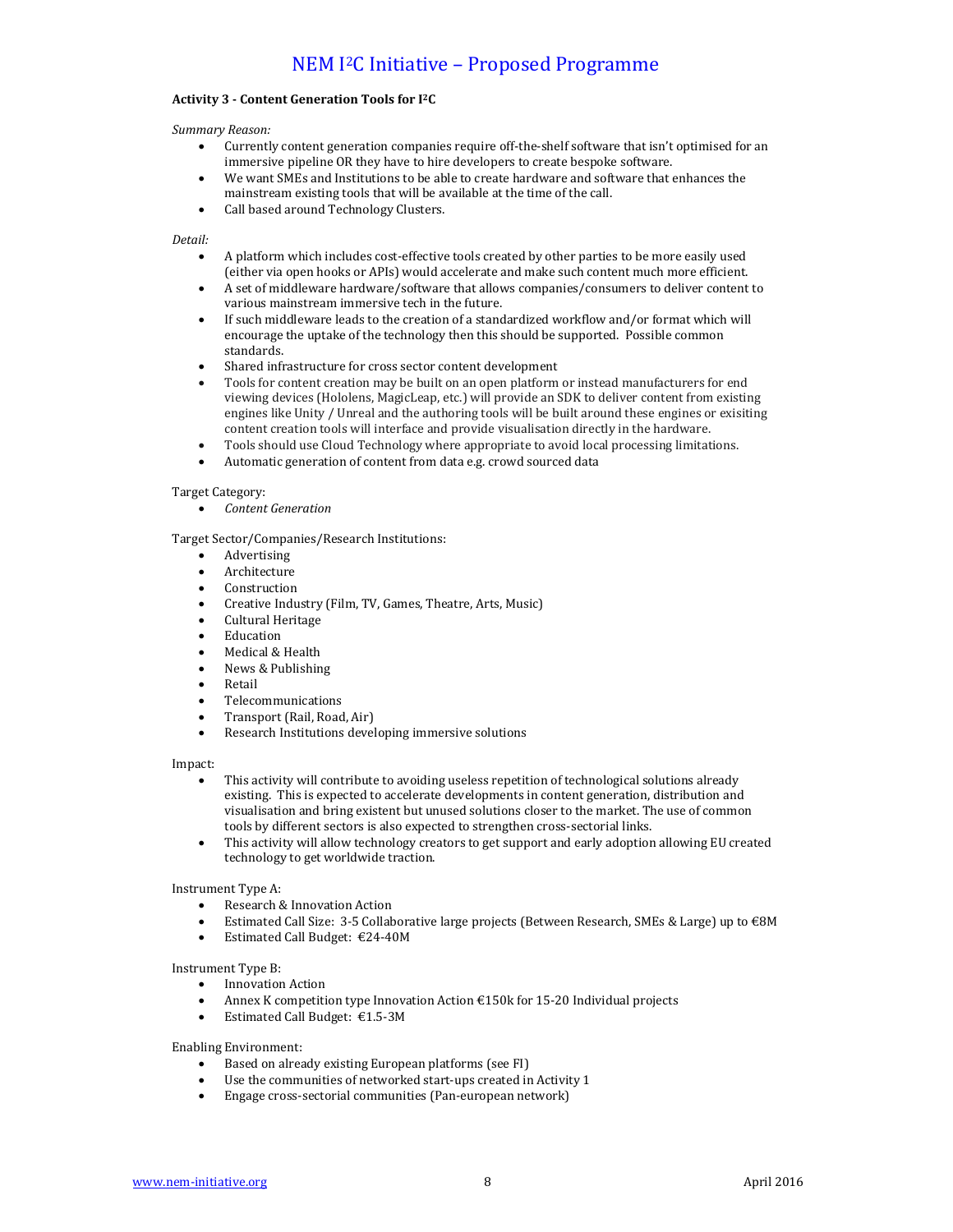#### Activity 4 - Science, technology and arts in Immersive and Interactive Media

#### *Summary Reason:*

- Augmented reality, virtual reality, 360 film, haptics, sonorisation and associated technologies will profoundly change the way that humans interact with data and information in all formats and through all senses.
- This action will provide a platform in which artists, technologists and engineers can work together to imagine and invent future modes of interaction with data, information and content in immersive environments. It will assist in the creation of a common language and understanding of the potential cultural, industrial and commercial applications of immersive and interactive media.

#### *Detail:*

- Establish and facilitate structured dialogue throughout Europe across a network of arts and media centres, research institutions and businesses, to facilitate synchronisation of efforts;
- Support collaboration between artists and technologists to work together and unconventional and compelling new prototypes of products and services.
- Fund specific collaborations between artists, technology businesses and civic institutions to explore interaction and immersion in public spaces
- Organise high profile events with international outreach to showcase cutting edge examples immersive applications, involving industrial players, artists and engineers.
- Activity more focussed on creation of Narrative, Directing, Action, Writing and conceiving the story/setup required.

#### **Target Category**

*Content Generation*

Target Sector/Companies/Research Institutions:

- Arts
- Creative Industries (Film, TV, Games, Theatre, Arts, Music)
- Cultural Heritage
- Hardware and Software Developers
- News & Publishing
- Research Institutions developing immersive solutions

#### Impact:

• Build a network for the 'fusion' of the creative imagination of artists and the ingenuity of engineers and technologists in order to conceive and develop cultural, social and commercial applications of immersive and interactive media.

#### Instrument Type A:

- Innovation Action
- Estimated Call Size:  $5-10$  Collaborative small projects (Between SMEs) up to  $\epsilon$ 1M
- $\bullet$  Estimated budget €5-10M

#### Instrument Type B:

- Co-ordination and Support Action
- Estimated budget  $€5M$

Enabling Environment:

This action would build on the outputs of the STARTS actions launched in the 2015 work programme. 

### **Activities 5 & 6: Coordination & Support Actions**

#### **Rationale:**

Europe's leadership in immersive content is expected to be based on:

- Quality content generation in line with technological developments
- Development of innovative technological solutions putting content in best use
- Sustainable and marketable large and smaller businesses active in the field of immersive content

Based on the above, the suggested CSAs put emphasis on strengthening European research spin-offs, businesses and start-ups, creating cross-sectorial and cross-border synergies, and accelerating European ideas' and technological solutions' access to the global market.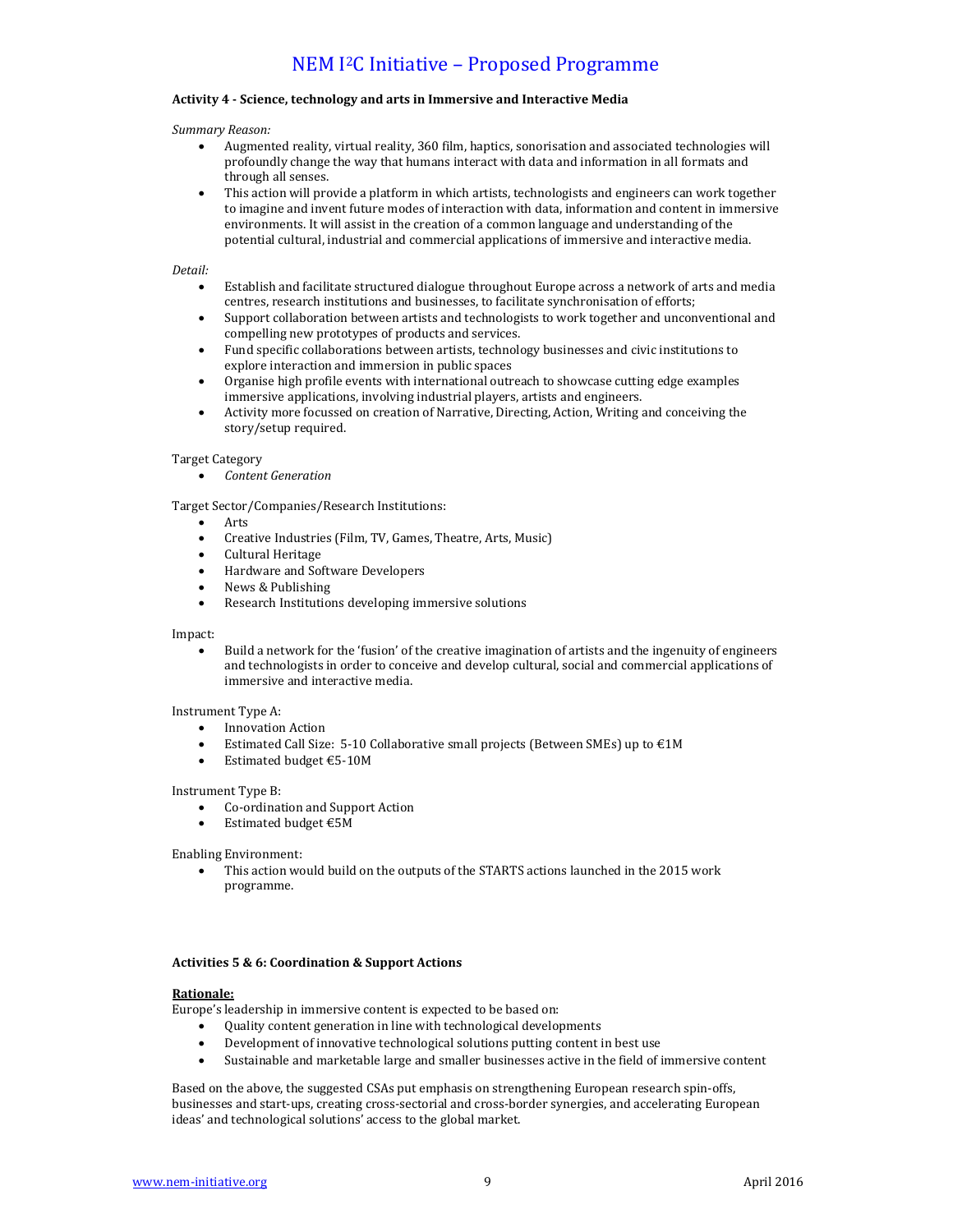#### **Positioning in the programme**

As Support Actions, they are intended to be applied "horizontally" throughout the programme, that is to say cut through the different activities:

- Training activities will help companies have access to the fund developed through activity 1
- Supported startups, professionals and research institutions will be contributing to the platforms of Activities 2 and 3
- Provision of customized support for all tech and content-driven companies, professionals or researchers involved in Activities 4, 7, 8, 10, 11, 13. The needs of companies, researchers and professionals will be assessed and they will benefit from the packaged tools of the support actions.
- Training to handle the predicted shortfall of a skilled workers who understand and will be expert in Immersive Content Generation and Technology.

#### **Actions Description**

### **Activity 5 – Direct Support to Startups and Microenterprises**

Direct Support to startups in *Creative content production*, *Technology, Business*, *Financing*

#### Detail:

Personalised mentorship will be offered to selected startups or research spin-offs by field experts. The startups and spin-offs will be selected via the participating organizations/ regional centres (see support action below) according to set criteria. The 4 fields of expertise (Content, Technology, Business and Finance) are aiming to cover all strategic needs of companies specializing in immersive content. This will be addressed to both tech-driven content startups and tech startups that need access to content.

Actions could enable:

- An online training platform offering startups access to a pool of experts. Tailored connections *between experts and startups will be stablished so that their exact needs are met. The network of* experts will consist of :
	- $\circ$  *Content* 
		- *artists making use of AR/VR,*
		- **EXECT:** experts in gamification, storytelling and design
	- o *Technology*
		- *AR/ VR technology university experts*
		- Heads of R&D departments in enterprises or research institutions
	- o *Business*
		- *Mentors specializing in tech and content innovation*
		- *Successful entrepreneurs*
	- o *Finance*
		- *Coaches on access to investment*
		- *Banks offering advise on lending*
		- *Crowd-funding experts*
- Training Workshops and networking events focusing on each of the 4 training categories:
	- o *Content training brought to tech-driven companies*
	- o *Tech understanding for content professionals*
	- o *Business and finance training for all*
	- o *Networking opportunities to connect the two communities*
	- Pitching competitions of selected teams in front of investors to get access to the fund developed *in Activity 1*

Target Category:

- *Content Generation*
- *Content Distribution & Processing*
- *Content visualization and interaction*

Target Sector/Companies/Research Institutions:

- Creative Industry (Film, TV, Games, Theatre, Arts, Music) that make use of VR/ AR
- Tech companies needing access to content

Impact:

An easily-accessible network of experts will be a huge benefit for tech and content companies active in the field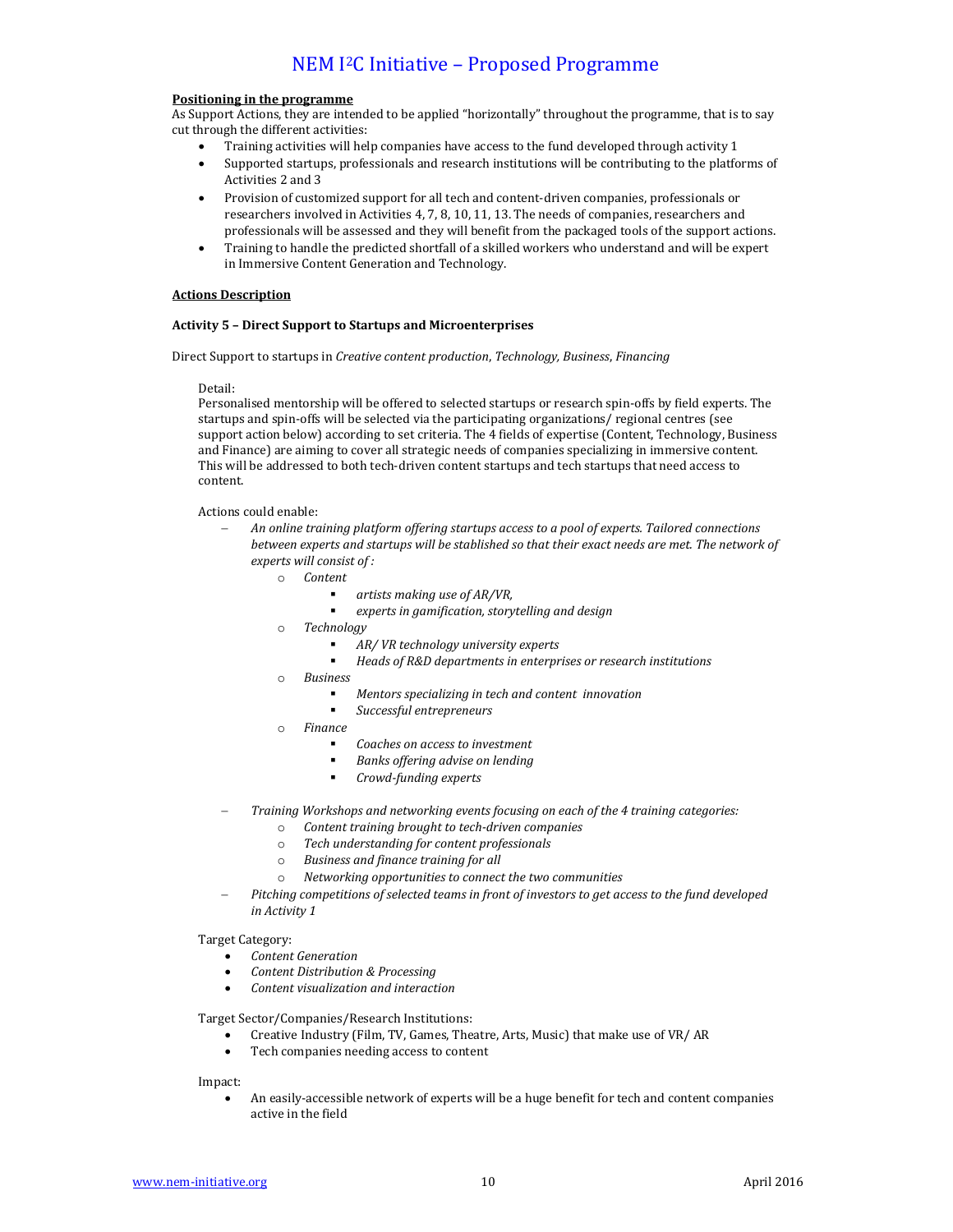- A platform that can become a unique access point for the best European AR/ VR businesses that need advice
- Already existing startups specializing in immersive content will get become more marketready
- Opportunities for startups to meet, network and develop synergies will be created

Instrument Type:

- Coordination & Support Action
- The cost consists of training fees, event organization and platform setup
- Estimated duration: 3-5 years
- Estimated Call Budget: €5M

### **Activity 6 – Support to Intermediary Organizations**

- Creative content production
- Technology
- Business
- Financing

#### *Detail:*

Transfer of knowledge between organizations and institutions: digital art organisations, clusters, research institutions, business centres, funding institutions.

This will address: Immersive technology skills shortage, lack of knowledge in immersive content production, lack of business skills and difficulty to access the global market. Exchange between institutions of different or the same focus will strengthen Europe in tackling these issues.

*Actions could enable:*

- Knowledge transfer actions -in the form of workshops, webinars and forums- between organizations of the same kind (research institutions and clusters) from countries with more experience (Sweden, France, Germany) to other EU countries with little knowledge in immersive content production & technology development.
- Exchanges between organizations of different type: for ex. exchanges of expertise between clusters (content) and research institutions (technology), *or* exchange between media clusters and business centres.
- Collaborations between universities, clusters, business centres and incubators.
- Exchange of training activities allowing training in skilled production of content appropriate for immersive experiences & training in immersive technology development.
- Business training activities and access-to-finance advice offered from organisations with a business focus to organisations that are lacking such an element
- Recruitment of business incubatees among researchers (transformation of projects into companies)
- Mobility of start-ups and researchers and cross-border collaboration
- Regional Centres of expertise that can be used for training of skills and future workforce required
- Visual workspaces setup that can be used with supplied AR/VR tech and experts.
- Links to International industry & academia UX.

#### Target Category:

- *Content Generation*
- *Content Distribution & processing*
- *Content visualization and interaction*

Target Sector/Companies/Research Institutions:

- Research Institutions developing VR/AR solutions
- Creative industry cluster and incubators (specializing in immersive content)
- Digital art and organisations
- Professional associations
- Clusters and incubators
- Funding institutions

Impact:

- High knowledge transfer impact
- Will strengthen smaller players and regions
- Cross-border collaborations and synergies